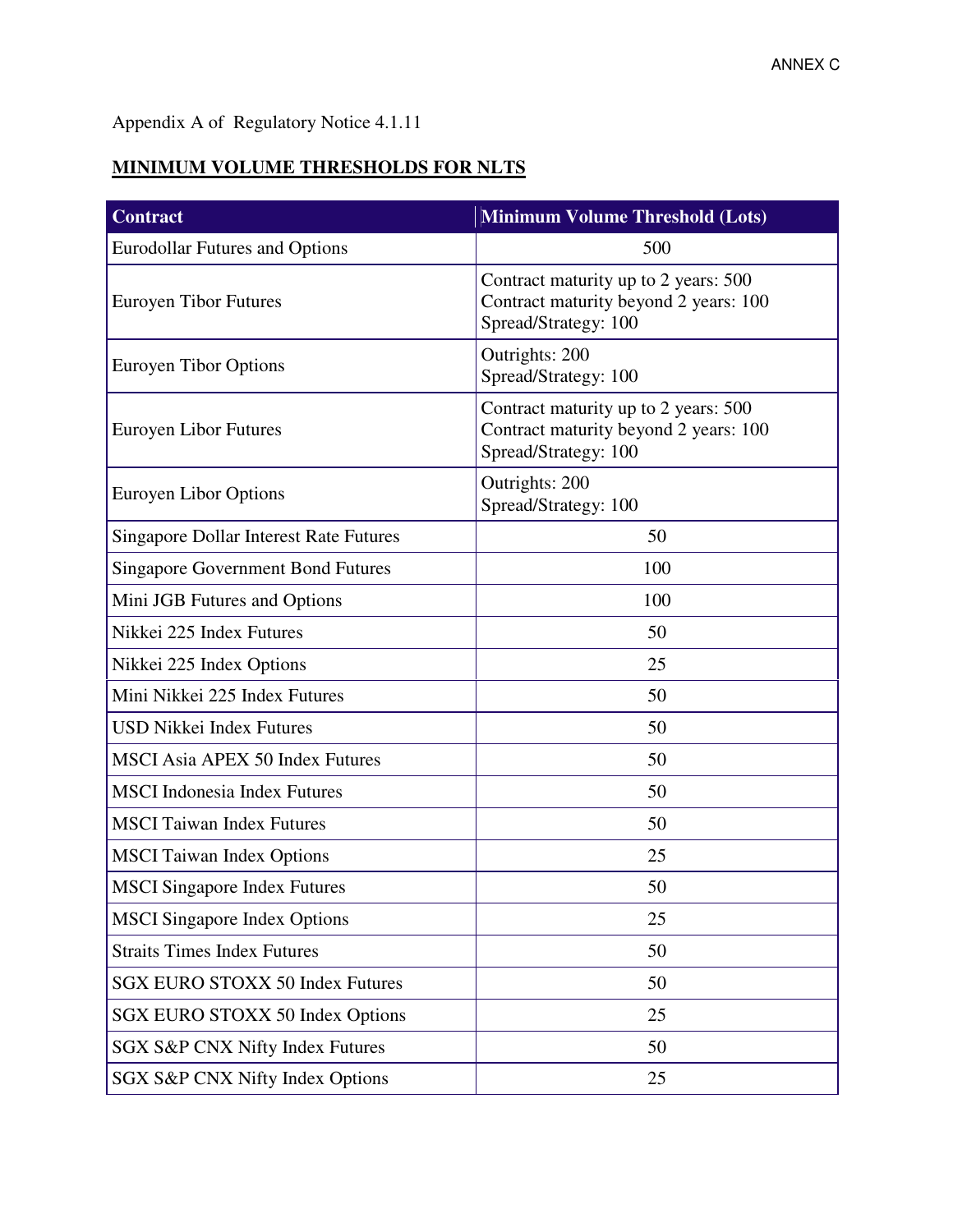| <b>SGX FTSE China A50 Index Futures</b>                           | 50 |
|-------------------------------------------------------------------|----|
| <b>JADE CPO Futures</b>                                           | 20 |
| Nikkei Stock Average Dividend Point Index<br><b>Futures</b>       | 25 |
| <b>SGX Robusta Coffee Futures</b>                                 | 40 |
| <b>LME-SGX Copper Futures</b>                                     | 30 |
| <b>LME-SGX Primary Aluminium Futures</b>                          | 60 |
| <b>LME-SGX Zinc Futures</b>                                       | 60 |
| <b>SICOM TSR 20 Rubber Contract</b>                               | 60 |
| <b>SICOM RSS 3 Rubber Contract</b>                                | 60 |
| SGX TSI Iron Ore CFR China (62% Fe Fines)<br><b>Index Futures</b> | 5  |
| <b>SGX Baltic Capesize Time Charter Average</b><br><b>Futures</b> | 5  |
| <b>SGX Baltic Panamax Time Charter Average</b><br><b>Futures</b>  | 5  |
| <b>SGX Supramax Time Charter Average Futures</b>                  | 5  |
| <b>SGX Handysize Time Charter Average Futures</b>                 | 5  |
| SGX Platts Singapore Fuel Oil 180cst Index<br><b>Futures</b>      | 5  |
| SGX Platts Singapore Fuel Oil 380cst Index<br><b>Futures</b>      | 5  |
| <b>SGX Singapore Visco Spread Futures</b>                         | 5  |
| <b>SGX Platts Kerosene FOB Singapore Index</b><br><b>Futures</b>  | 5  |
| <b>SGX Platts Gasoil FOB Singapore Index</b><br><b>Futures</b>    | 5  |
| <b>SGX Singapore Regrade Spread Futures</b>                       | 5  |
| <b>SGX Platts Naphtha CFR Japan Index Futures</b>                 | 5  |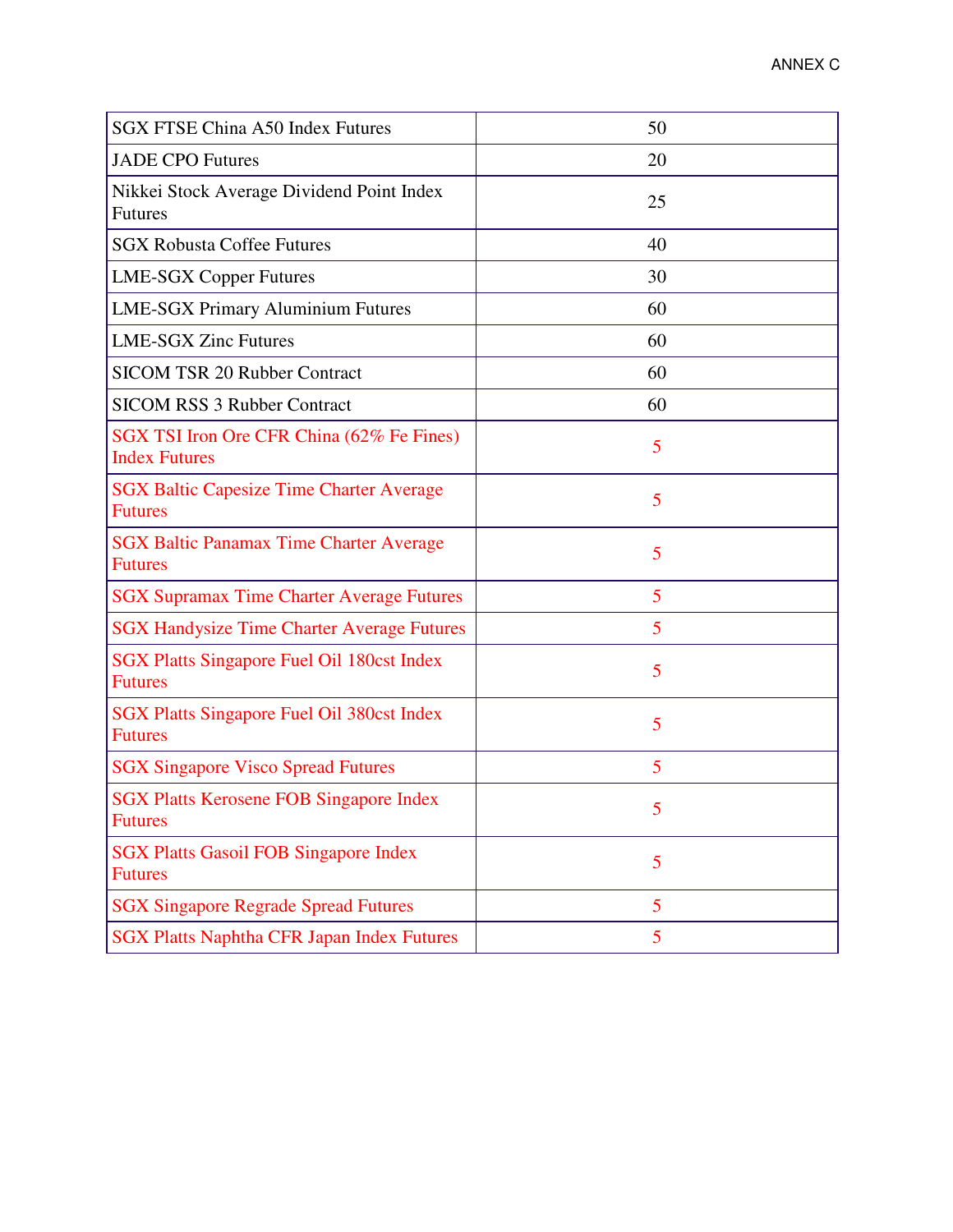## Appendix B of Regulatory Notice 4.1.11

## **MINIMUM TICK SCHEDULE FOR NEGOTIATED LARGE TRADES**

| <b>Contract</b>                                         | <b>Market Tick Size</b>                                                                                                     | <b>NLT Tick Size</b>                         |
|---------------------------------------------------------|-----------------------------------------------------------------------------------------------------------------------------|----------------------------------------------|
| <b>Eurodollar Futures and Options</b>                   | <u>Spot</u><br>0.0025 point (US\$6.25)<br>Subsequent contract months<br>0.0050 point (US\$12.50)                            | All<br>0.0001 point (US\$0.25)               |
| <b>Euroyen Tibor Futures</b>                            | Spot and subsequent 3<br>contract months<br>0.0025 point (¥625)<br>$5th$ contract month onwards<br>0.005 point (¥1,250)     | All<br>0.001 point (¥250)                    |
| <b>Euroyen Tibor Options</b>                            | $0.005$ point $(\text{\textsterling}1, 250)$                                                                                | $0.001$ point (¥250)                         |
| <b>Euroyen Libor Futures</b>                            | Spot and subsequent 3<br>contract months<br>0.0025 point (¥625)<br>$5th$ contract month onwards<br>$0.005$ point $(41,250)$ | All<br>0.001 point (¥250)                    |
| <b>Euroyen Tibor Options</b>                            | $0.005$ point $(\text{\textsterling}1, 250)$                                                                                | $0.001$ point (¥250)                         |
| <b>Singapore Dollar Interest Rate</b><br><b>Futures</b> | 0.005 point (S\$12.50)                                                                                                      | 0.001 point (S\$2.50)                        |
| <b>Singapore Government Bond</b><br><b>Futures</b>      | S\$0.01 per S\$100 face value<br>(S\$10)                                                                                    | S\$0.01 per S\$100 face<br>value $(S$10)$    |
| Mini JGB Futures and Options                            | ¥0.01 per ¥100 face value<br>(41,000)                                                                                       | ¥0.01 per ¥100 face value<br>(41,000)        |
| Nikkei 225 Index Futures                                | 5 index points $(\text{\textless}2, 500)$                                                                                   | $0.01$ index point $(\yen 5)$                |
| Nikkei 225 Index Options                                | 1 index point $(\text{\textless} 500)$                                                                                      | $0.01$ index point $(\text{\textdegree}5)$   |
| USD Nikkei 225 Index Futures                            | 5 index points (US\$25)                                                                                                     | 0.01 index point<br>(US\$0.05)               |
| Mini Nikkei 225 Index Futures                           | 1 index point $(\text{\textless} 100)$                                                                                      | $0.01$ index point $(\text{\textsterling}1)$ |
| <b>MSCI Asia APEX 50 Index</b><br><b>Futures</b>        | 0.5 index point (US\$25)                                                                                                    | 0.01 index point<br>(US\$0.50)               |
| <b>MSCI</b> Indonesia Index Futures                     | 5 index points (US\$10)                                                                                                     | 0.01 index point<br>(US\$0.02)               |
| <b>MSCI</b> Taiwan Index Futures                        | $0.1$ index point (US\$10)                                                                                                  | 0.01 index point<br>(US\$1.00)               |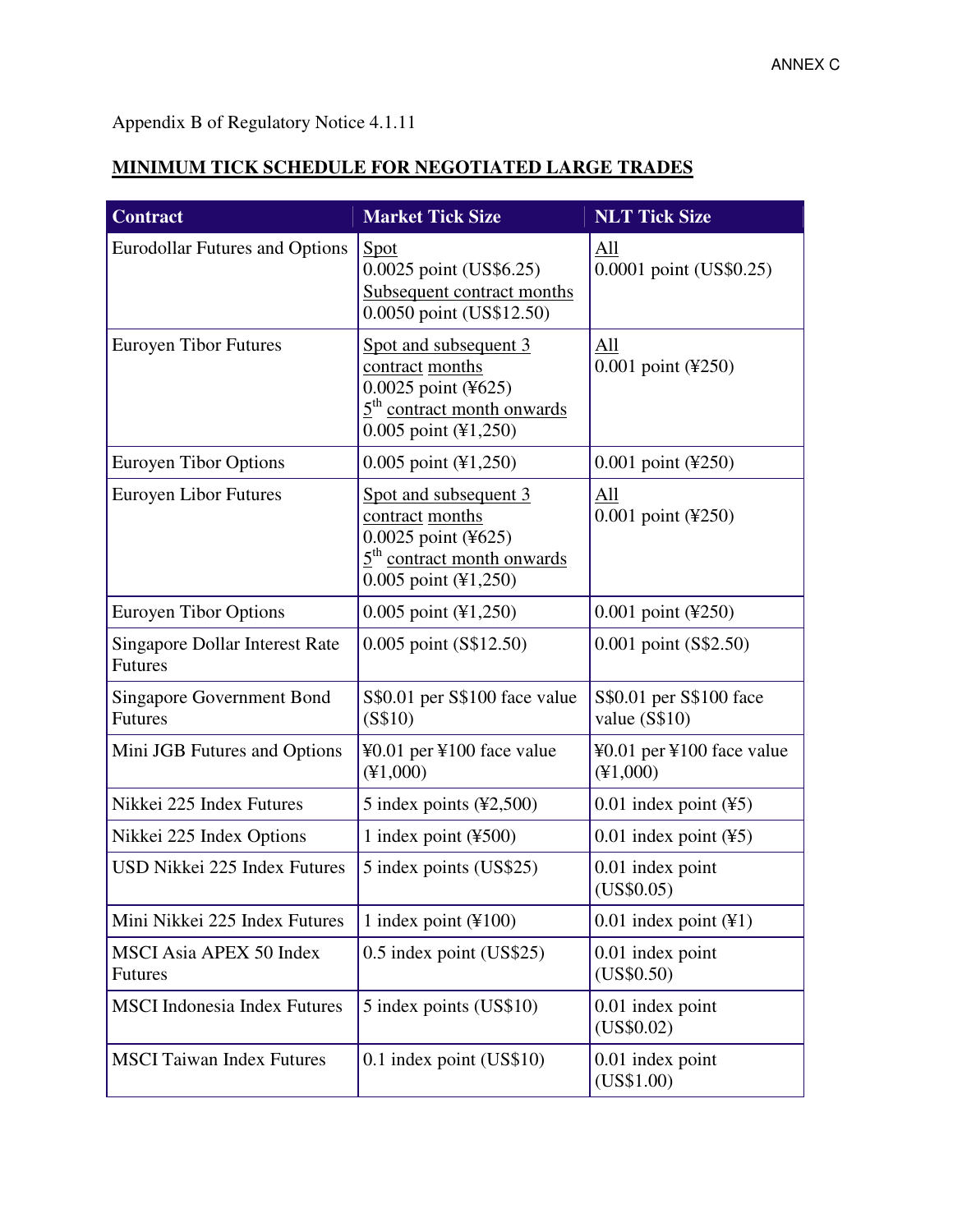| <b>MSCI</b> Taiwan Index Options                                    | 0.01 index point (US\$1.00)                   | 0.01 index point<br>(US\$1.00) |
|---------------------------------------------------------------------|-----------------------------------------------|--------------------------------|
| <b>MSCI</b> Singapore Index Futures<br>and Options                  | $0.1$ index point $(S$20)$                    | $0.01$ index point (S\$2.00)   |
| <b>Straits Times Index Futures</b>                                  | 1 index point $(S$10)$                        | $0.01$ index point $(S$0.10)$  |
| <b>SGX EURO STOXX 50 Index</b><br><b>Futures</b>                    | 1 index point (S\$10)                         | 0.01 index point<br>(US\$0.10) |
| <b>SGX EURO STOXX 50 Index</b><br>Options                           | $0.1$ index point $(S$1)$                     | 0.01 index point<br>(US\$0.10) |
| SGX S&P CNX Nifty Index<br><b>Futures</b>                           | 0.5 index point (US\$1)                       | 0.01 index point<br>(US\$0.02) |
| SGX S&P CNX Nifty Index<br>Options                                  | 0.1 index point (US\$0.20)                    | 0.01 index point<br>(US\$0.02) |
| <b>SGX FTSE China A50 Index</b><br><b>Futures</b>                   | 5 index points (US\$5)                        | 0.01 index point<br>(US\$0.01) |
| Nikkei Stock Average Dividend<br><b>Point Index Futures</b>         | 0.1 index point $(\text{\textsterling}1,000)$ | $0.01$ index point (¥100)      |
| <b>SGX Robusta Coffee Futures</b>                                   | US\$ 1 per tonne                              | US\$ 1 per tonne               |
| <b>LME-SGX Copper Futures</b>                                       | S\$1.00 per tonne                             | S\$0.25 per tonne              |
| <b>LME-SGX Primary Aluminium</b><br><b>Futures</b>                  | S\$0.50 per tonne                             | S\$0.25 per tonne              |
| <b>LME-SGX Zinc Futures</b>                                         | S\$0.50 per tonne                             | S\$0.25 per tonne              |
| <b>SGX TSI Iron Ore CFR China</b><br>(62% Fe Fines) Index Futures   | US\$0.01 per metric tonne                     | US\$0.01 per metric tonne      |
| <b>SGX Baltic Capesize Time</b><br><b>Charter Average Futures</b>   | US\$1.00 per day                              | US\$1.00 per day               |
| <b>SGX Baltic Panamax Time</b><br><b>Charter Average Futures</b>    | US\$1.00 per day                              | US\$1.00 per day               |
| <b>SGX Supramax Time Charter</b><br><b>Average Futures</b>          | US\$1.00 per day                              | US\$1.00 per day               |
| <b>SGX Handysize Time Charter</b><br><b>Average Futures</b>         | US\$1.00 per day                              | US\$1.00 per day               |
| <b>SGX Platts Singapore Fuel Oil</b><br><b>180cst Index Futures</b> | US\$0.01 per metric tonne                     | US\$0.01 per metric tonne      |
| <b>SGX Platts Singapore Fuel Oil</b><br><b>380cst Index Futures</b> | US\$0.01 per metric tonne                     | US\$0.01 per metric tonne      |